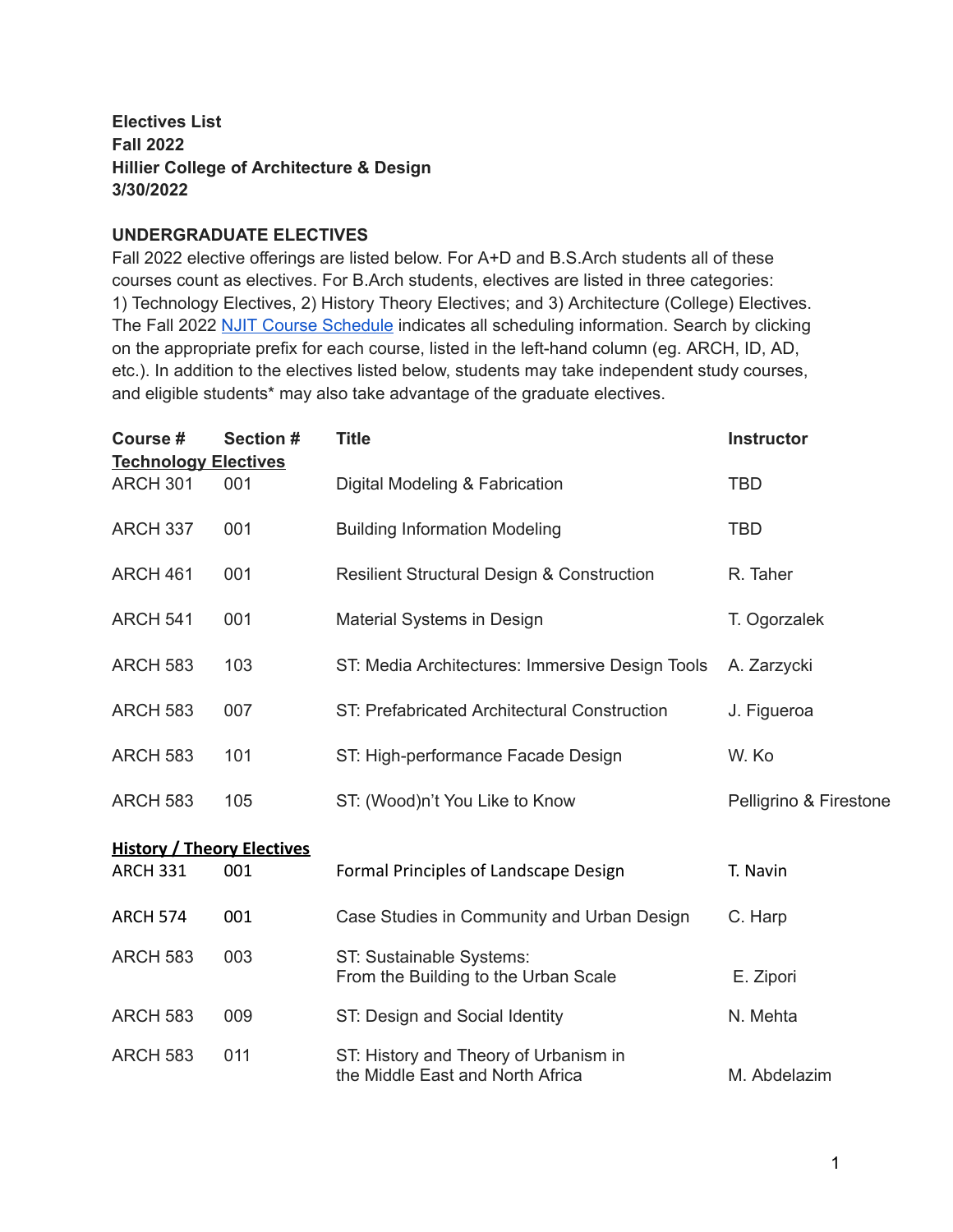| <b>Architecture Electives</b> |     |                                  |               |  |  |  |  |
|-------------------------------|-----|----------------------------------|---------------|--|--|--|--|
| <b>ARCH 583</b>               | 001 | ST: The Business of Architecture | M. Bess       |  |  |  |  |
| <b>ID 340</b>                 | 001 | <b>Materials and Processes</b>   | M. Decker     |  |  |  |  |
| <b>INT 350</b>                | 101 | <b>History of Furniture</b>      | G. Von Koenig |  |  |  |  |
| <b>DD 334</b>                 | 001 | <b>Simulated Environments</b>    | T. Narahara   |  |  |  |  |
| AD 490                        |     | Lighting                         | M. Feris      |  |  |  |  |
| AD 490                        |     | Art After the 80s                | E. Altin      |  |  |  |  |
| AD 490                        |     | <b>Mapping Equity</b>            | A. Penalba    |  |  |  |  |

\*Undergraduate students with a cumulative GPA of 3.0 or higher are encouraged to take 600 level graduate electives. Undergraduate students pay the undergraduate tuition rate for graduate courses and can apply up to 12 credits toward both their undergraduate and graduate Hillier College degree. Prior to enrolling in a graduate elective, you must apply for a Dual Degree Program, by completing the approval form & submitting it to the Registrar for approval.

| <b>GRADUATE ELECTIVES</b>         |                  |                                                               |                   |
|-----------------------------------|------------------|---------------------------------------------------------------|-------------------|
| Course #                          | <b>Section #</b> | <b>Title</b>                                                  | <b>Instructor</b> |
| <b>Technology Electives</b>       |                  |                                                               |                   |
| <b>ARCH 622</b>                   | 001              | Life Cycle Assessment in Design                               | J. Cays           |
| <b>ARCH 626</b>                   | 001              | <b>Building Dynamics</b>                                      | V. Parlac         |
| <b>History / Theory Electives</b> |                  |                                                               |                   |
| <b>ARCH 636</b>                   | 001              | Methods of Urban History*                                     | G. Theodore       |
| <b>ARCH 677</b>                   | 001              | Geographic Information Systems*                               | E. Cody           |
| <b>Architecture Electives</b>     |                  |                                                               |                   |
| <b>ARCH 662</b>                   | 001              | ST: Mapping Urbanism**                                        | K. Hutzell        |
| <b>ARCH 654</b>                   | 001              | Land Remediation and Community Revitalization** C. Santasieri |                   |
|                                   |                  | $\star$ Desired Meeter of Usess Decise (MUID) course          |                   |

Required Master of Urban Design (MUD) course

\*\* MUD Urban Design Selective course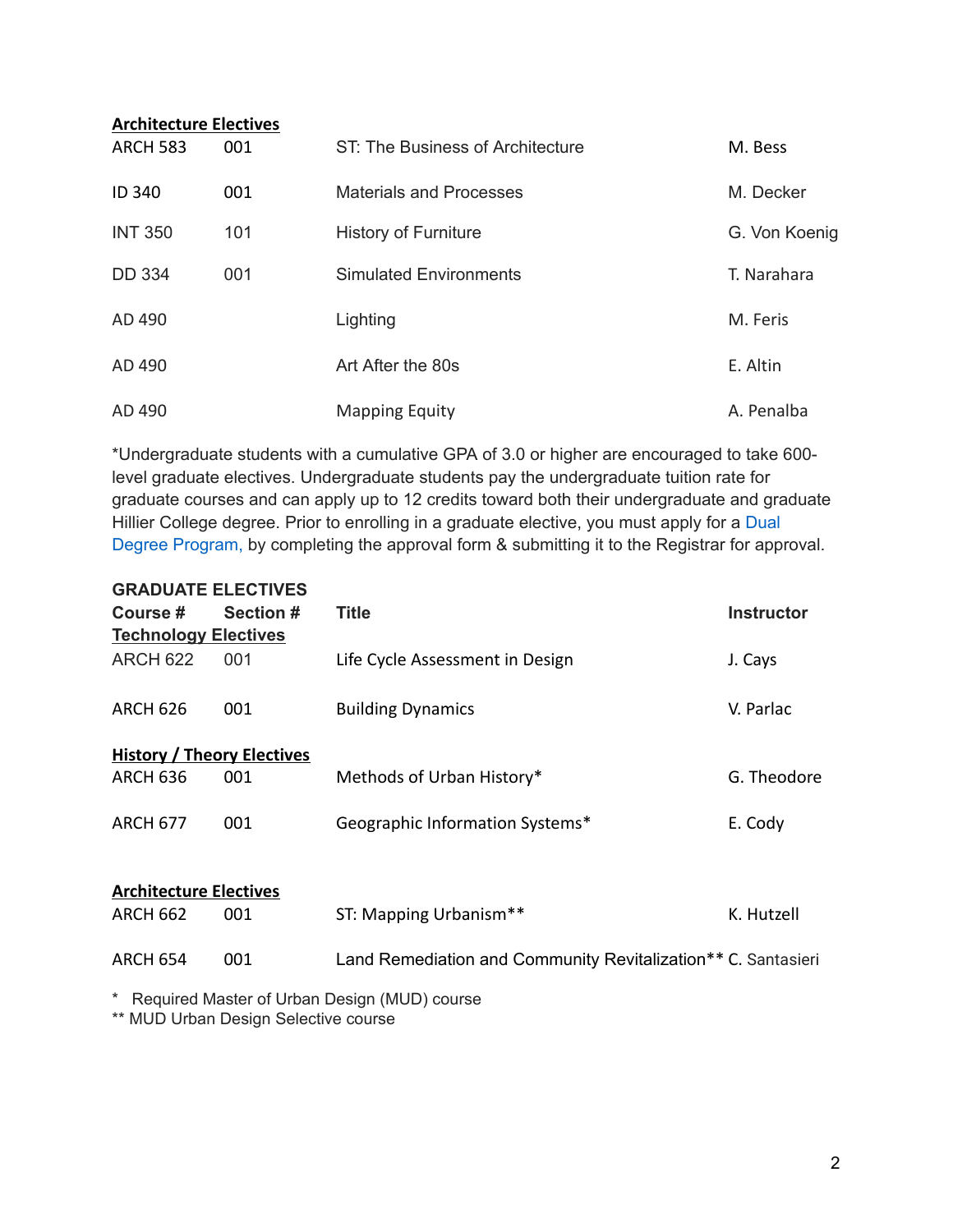# **UNDERGRADUATE ELECTIVES Technology Electives**

## **ARCH 301 Digital Modeling & Fabrication (Instructor TBD)**

The seminar explores advanced 3-dimensional computer modeling techniques and data export for assembly and fabrication to various computer numerically controlled (CNC) hardware available at the School of Architecture. Specifically, students engage in NURBS and solid modeling using Rhinoceros 3D and export data through various Rhino plug-ins including RhinoCAM. Sequential fabrication exercises culminate in a final project.

## **ARCH 337: Building Information Modeling (Instructor TBD)**

This course explores both technical and philosophical approaches to the use of the computer in architectural analysis, design development, information management, and document delivery. Autodesk Building Systems and Autodesk Revit Building will be used for 3D modeling and 2D documentation employing a systems-approach framework for spatial allocation, energy analysis, and structural considerations. The workings of the foundational information databases of the respective software will be thoroughly explored. Project requirements will include building program resolution, solar analysis, asset scheduling, document layout, and design visualization. Proficiency with Autodesk Autocad (2D) and understanding of general CAD principles are required prerequisites.

## **ARCH 461: Resilient Structural Design & Construction (Rima Taher)**

This course discusses the topic of structural building design and construction for various hazards such as earthquakes, high winds/hurricanes, and floods. Each type of hazard is discussed separately. The structural design process is outlined based on the requirements of the latest codes and standards. Guidelines and recommendations for better design and construction in hazard areas are given. Design examples are used to illustrate the various design methods along with some practical building design projects. The standard procedures used in the safety assessment and evaluation of damaged buildings in the aftermath of hurricanes and earthquakes are introduced.

# **Arch 541: Material Systems in Design (Tom Ogorzalek)**

The use of materials in contemporary architecture has provided new territories for creative and innovative design. This paradigm shift is largely due to advancements in technology, building science, and the tools available to designers for creative and technical production. There has been a predominant shift in architectural thinking through matter that has led to materials as a generative force in conceptualization and processes used in making contemporary architecture.

This seminar will allow students to examine material systems that give design agency to matter as a creative and technical force in the making of architecture. In doing so, it will provide students an opportunity to understand and explore the role material matters play in contemporary architectural theory and praxis. This course will provide a specific emphasis on sustainability with a focus on the application of material systems as a primary criteria for design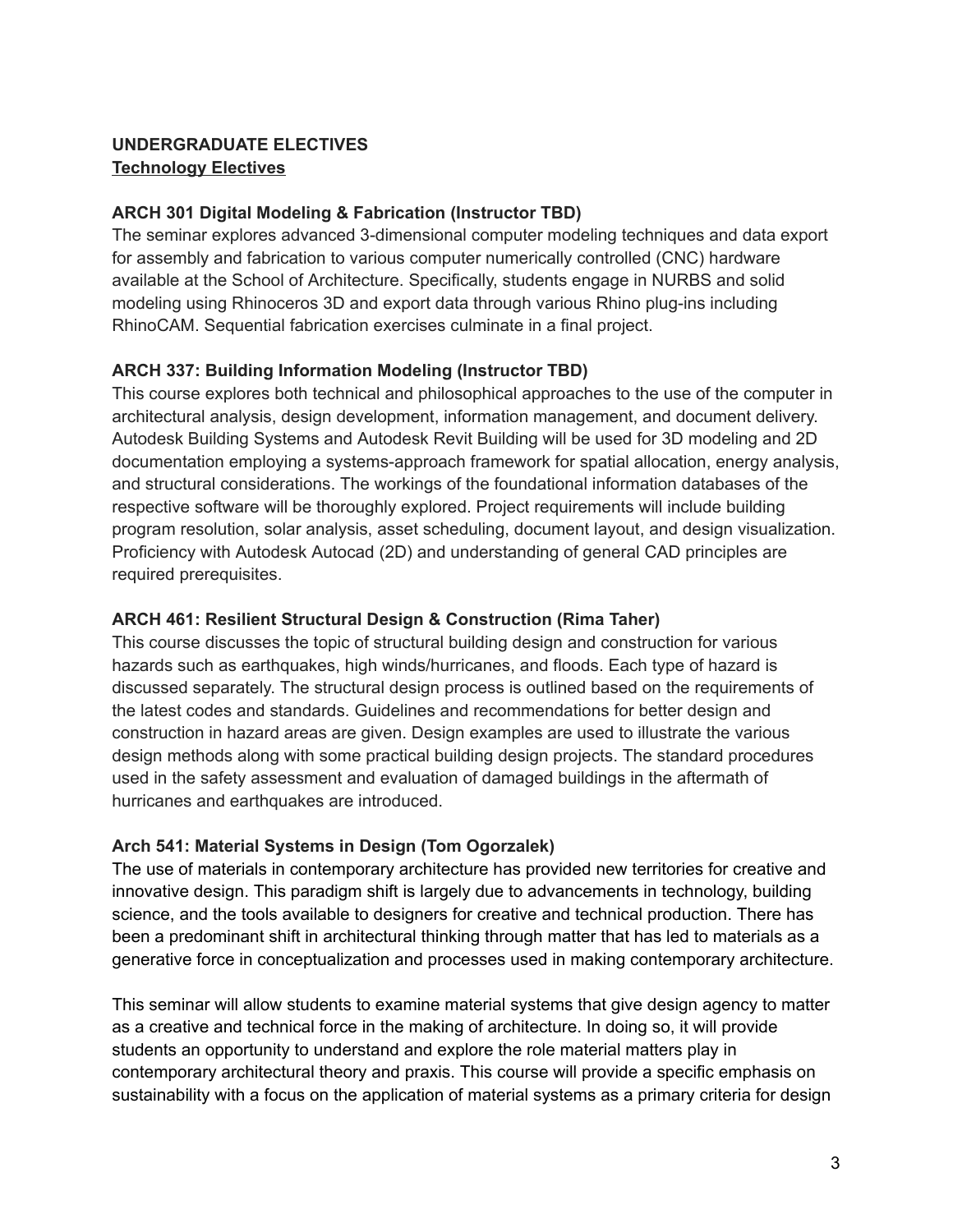decisions. As a result, it will enable students to re-think the role of matter within their own design processes for future projects. Course requirements will be composed of individual position papers, group case study projects, and an individual final paper.

## **ARCH 583 - 05 ST: Media Architectures: Immersive Design Tools (Andrzej Zarzycki)**

This course engages emerging digital media practices and technologies as the expanded field of architecture. It looks at photogrammetry, augmented reality (AR), and virtual reality (VR) as new frameworks for design thinking and virtual habitation/immersion. It discusses the role gamification plays in enabling in-depth interactions with/in the built environment. The course points to creative opportunities associated with these technologies and demonstrates effective pipelines for a wide range of design applications.

Students will research the use of these technologies across various disciplines with associated conceptual frameworks and will develop their own projects that integrate these technologies into design/media practices.

While grounding its discussion in virtually-built environments, the course provides opportunities for broad interdisciplinary topics and creative collaborations from media and interactivity to interiors and product design.

# **ARCH 583 - 07 ST: Prefabricated Architectural Construction (Julio Garcia Figueroa)**

Critical to meeting a sustainable approach to building is the rethinking of our current methods of construction. This course proposes pre-fabrication as a critical part to the required revision to construction strategies, in order to address the climate change challenge. Prefabricated construction explores recent approaches in architectural design that use green building methodologies that deliver more efficient and precise buildings.

# **ARCH 583 - 101 ST: High-performance facade design (Won Hee Ko)**

This project-based course aims to develop a fundamental and practical understanding of façade materials and assembly design and their relationship to building performance and indoor environmental quality. Students would develop a critical awareness of the performance issues related to façade materials, its geometry and dynamic control systems, and develop design strategies for enhancing energy and human impact. Lectures and assignments will teach students the core skills necessary to determine, integrate, and evaluate appropriate technologies based on facade performance simulations (e.g., ClimateStudio, Grasshopper-Ladybug, WINDOW, THERM, COMFEN) and synthesize the findings into their facade design. Prior experience with Rhinoceros 3D and Grasshopper is required.

# **ARCH 583 - 103 ST: (Wood)n't You Like to Know (Erin Pelligrino & Charlie Firestone)**

As architects, our study and practice of the built environment exists mostly on paper. If we're lucky, those designs are then built, but by others. Your studies thus far have probably included very little creation of actual 'things', relegated likely to drawings and models and their digital twins.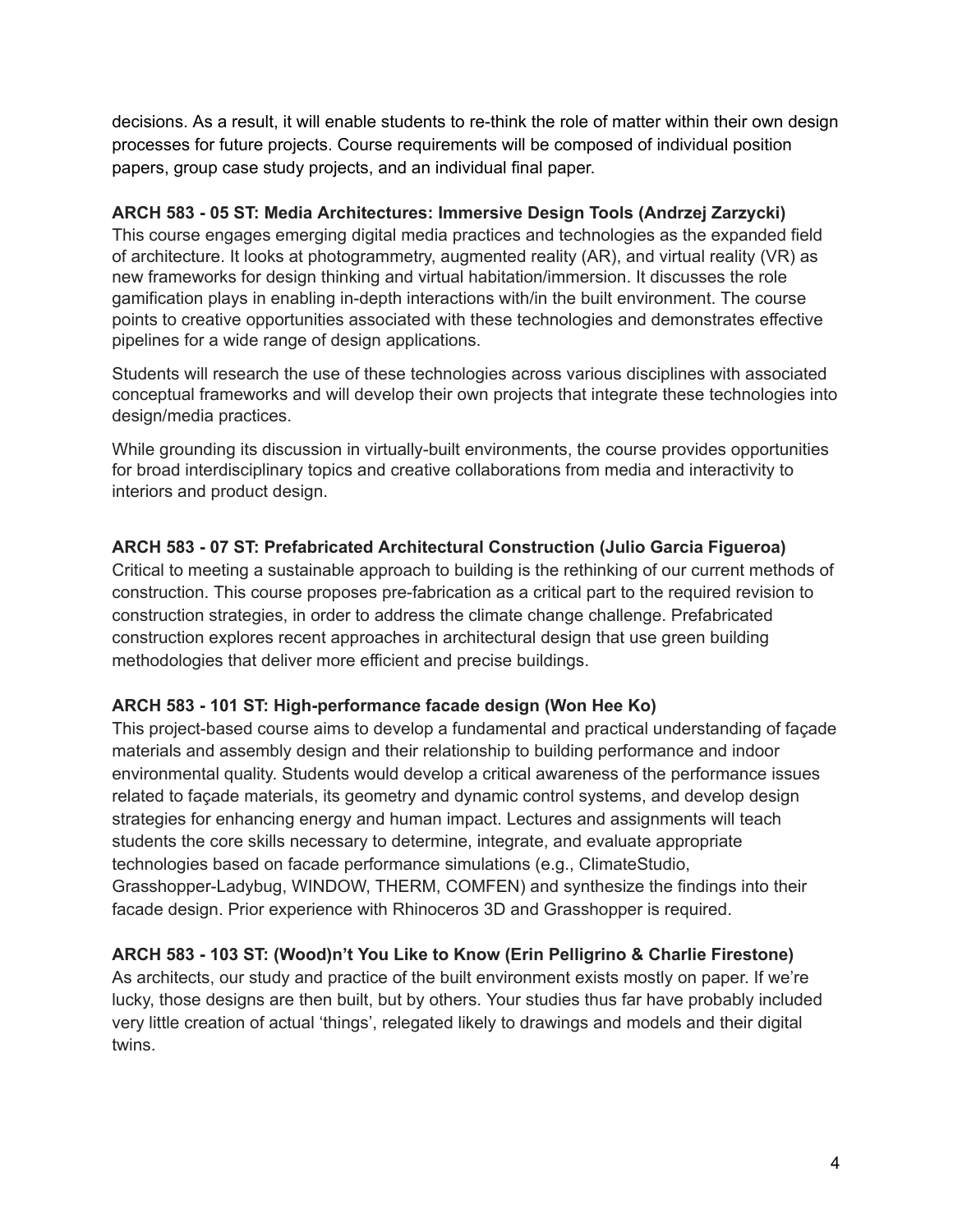Our course seeks to change that, returning the word 'architect' to its roots in 'architekton', meaning 'master builder'. Our work is predicated on the belief that making and thinking are inextricably linked, and therefore occurring simultaneously and harmoniously. In layman's terms, this course will be based on 'doing', on how drawing, thinking and designing coalesce into a built thing.

We will look deeply at wood and timber construction/details, and directly confront material, hardware, scale, operations, systems, skill and craft. In this course, students will explore design and fabrication as a physical endeavor. Our focus is shaped around making as a form of research and discovery – it will be our playground for ideas, concepts, problem finding and eventually, problem solving through invention and discovery. We will examine existing structural systems of interest, and re-design/re-mix/re-deploy those systems and their components at scale.

### **History/Theory Electives**

## **ARCH 331 Formal Principles of Landscape Design Traditions Across the Globe (Tom Navin)**

The space making principles in architecture can find their counterpart in landscape design and the parallel discipline of landscape architecture. This course tracks these principles through history and across the globe to understand how climate, geology and varied human cultural aspirations serve as the foundation to the formal principles of landscape design. By way of lectures, readings and class discussions these issues will be considered, culminating in an independent student research investigation to be shared with the rest of the class.

### **ARCH 574: Case Studies in Community and Urban Design (Cleve Harp)**

This course will examine the state of cities and urban form here at the beginning of the 21st century. We will look at cities and their form-making and form- evolution along a timeline: Past / Present / Future. The progress of the course, however, will not be strictly linear. We will move instead back and forth among periods of time, cities under consideration, and urban issues under examination. We will take up facts and theories. We will look at cities and their evolution in the US and across the world. We will ask questions. We will research. We will document in both individual and team projects and work.

Just as cities are continuously morphing, changing, with time, without total control of their formation and their performance by the human species, so too will our investigations weave among scales, locations, players, and procedures. Expect the unexpected. Conclusions, however limited given the breadth of the subject matter, will emerge in two papers: a Midterm Paper and a Final Paper. The writing will be an opportunity for you to sift through and organize your own thoughts, beliefs, and commitments regarding the urban condition and how it might be improved.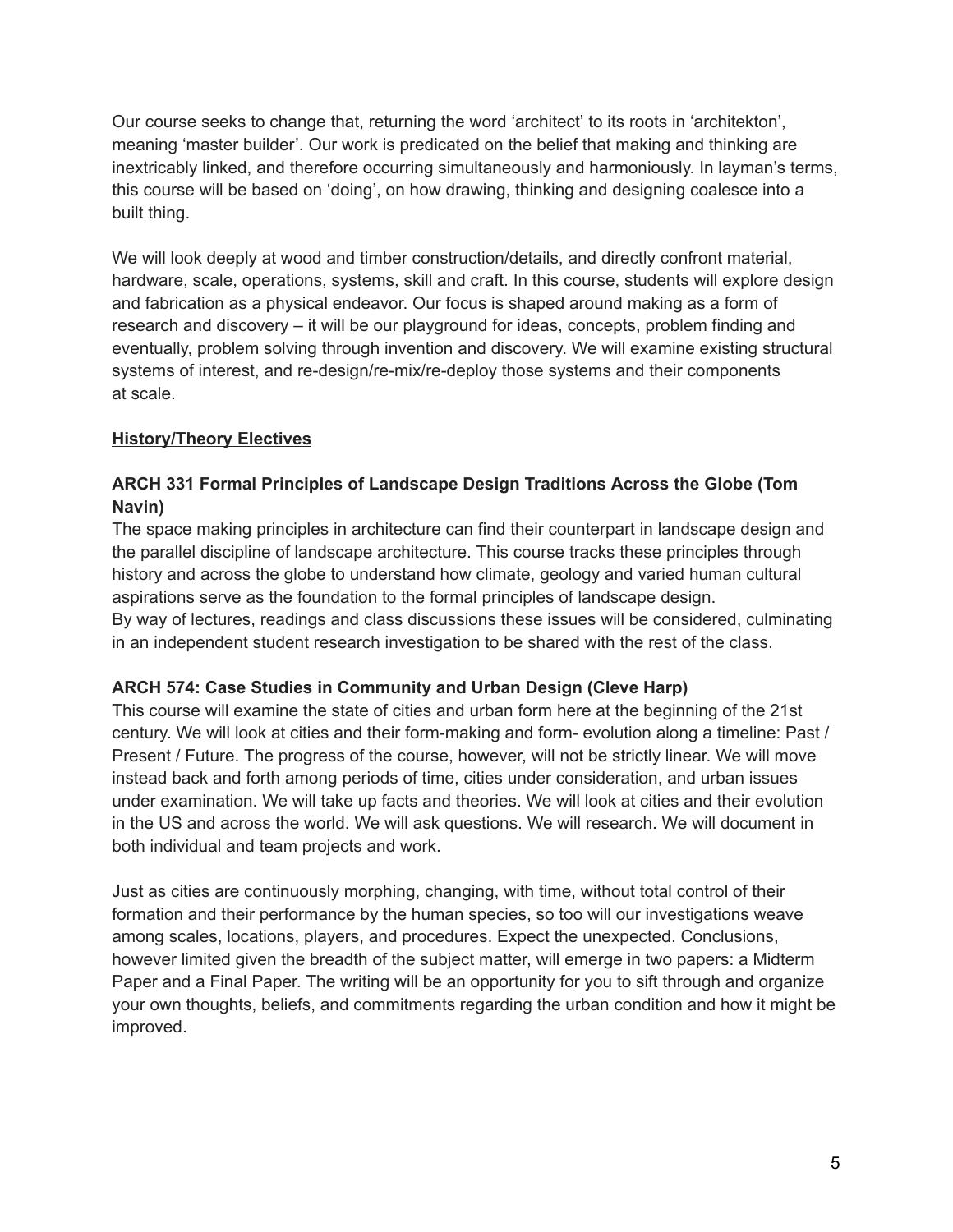## **ARCH 583 - 03 ST: Sustainable Systems: From the Building to the Urban Scale (Esther Zipori)**

As the climate crisis worsens, the more active involvement of architects in defining and practicing sustainable development is becoming more urgent. This course aims to help students practice critical analysis skills through sustainability and learn to use these skills in design projects of various scales. We will use the United Nations Sustainable Development Goals (SDG) for 2030 to guide us through the various roles of sustainability in architecture. The course will explore: 1) what is sustainability; 2) how we thought about sustainability in architecture and urban planning in the past; and 3) more recent sustainability metrics of physical, social, and economic dimensions of buildings, urban spaces, cities, transportation systems, food networks, water, and other systems.

This seminar is designed for students to develop a deeper understanding of sustainability as something to be applied in the built environment, practiced in the design process, and lived in. We will do this through lectures, readings, class discussions, and site visits (Newark and NYC). In groups, students will develop a proposed Architectural addendum to the United Nations SDG as a way to consider a sustainable development framework for architects.

### **ARCH 583 - 09: ST Design and Social Identity (Nidhip Mehta)**

This research and project-based seminar will explore what design can do to highlight and/or improve identity crises amongst human populations involving: gender, sexual orientation, religion, tribes/clans, ethnicity, race, class, disability, privilege, and marginalized/subjugated populations. Design has the power to change lives, transform environments, and manipulate behaviors. Design often has had negative impacts, but there is also a potential for doing much good. Design often tends to favor privileged populations, but it can also uplift the underprivileged. In this course, we will explore practical ways in which design can bring about positive social change - raise awareness, improve the quality of life, and benefit wider populations, many of whom are ignored, neglected, and forgotten.

Class sessions will be seminar discussions based on student-directed topics. In the first part of the semester, students will independently investigate research topics of their choosing. Following this, students will collaborate in teams to develop multidisciplinary pitch proposals for social-based design solutions. The course is open to all HCAD majors, and others with approval.

# **ARCH 583 - 11 ST: History and Theory of Urbanism in the Middle East and North Africa (Mariam Abdelazim)**

Unlike western cities, cities in the Middle East and North Africa have different origins and history. From Medina to Baghdad to Aleppo, Cairo and finally Dubai, cities in the MENA region originated as Islamic capitals responding to religious needs. During the 19th century, colonization and westernization introduced modern city planning to Arab and Islamic cities. Consequently, a duality was created from the juxtaposition of the traditional city and the modern city. The oil economy in the Gulf cities proposed a different type of urbanism. This type was coined by Elsheshtawi as "Dubaization." Over the years, the planning and design of MENA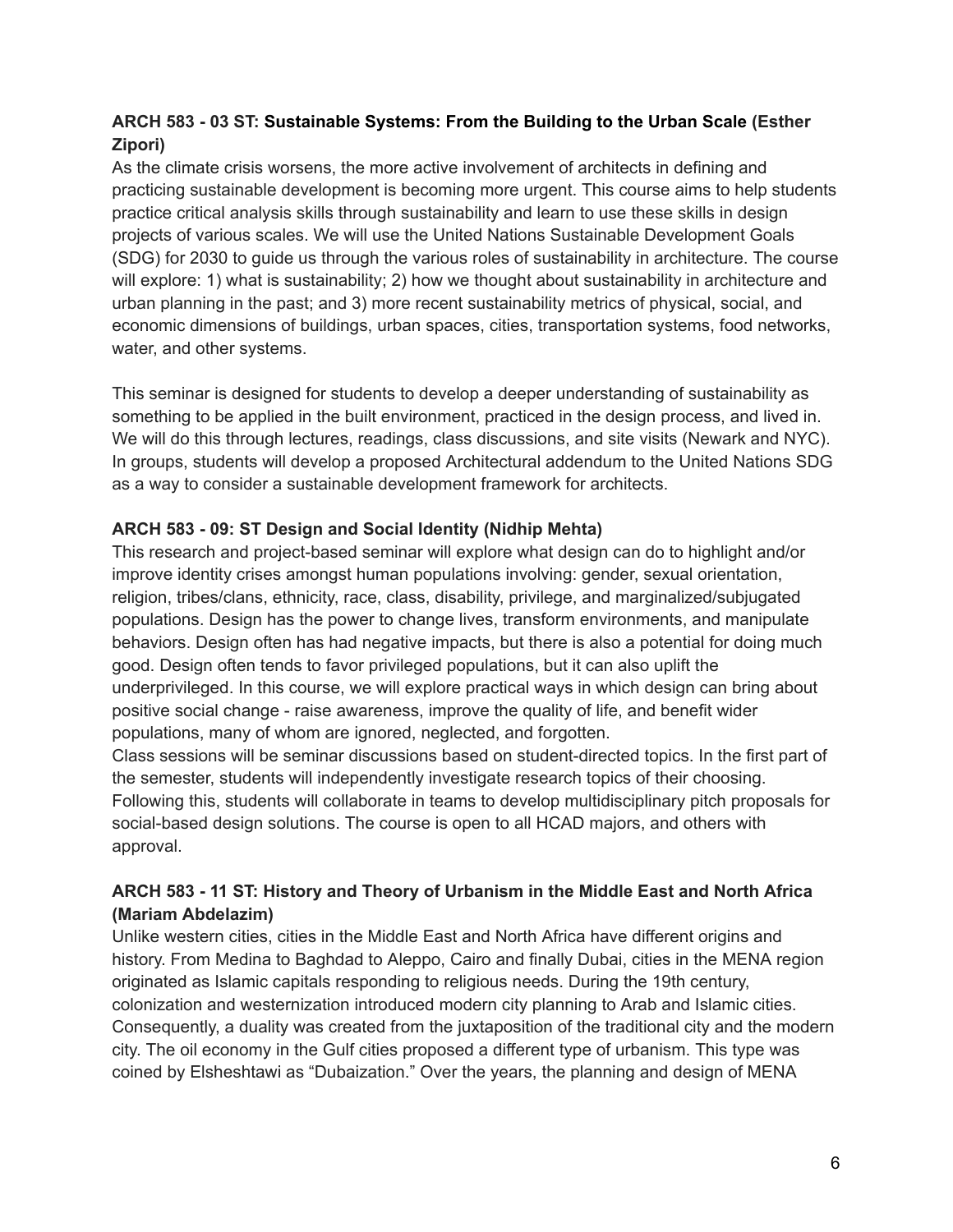cities went through many iterations that echoed the cultural and social needs of the residents and the political agenda of the regime.

In this course, students will learn about the origins and evolution of the Islamic city and urbanism in the MENA region. They will also become familiar with the different types and designs of housing and public spaces. In addition, students will learn about urban issues in the MENA and environmental design. Students will be able to critically observe and analyze several examples of cities spaces in the Arab World and make connections and distinctions between their counterparts in Europe and the US. Historical and contemporary theories of urbanism in the MENA will be introduced to help students grasp the morphology and context of public spaces in this region.

### **Architecture and Art + Design Electives**

#### **ARCH 583 - 01 ST: The Business of Architecture (Mark Bess)**

This seminar style course will engage students in an examination of the profession from an operational perspective. We will, through invited guest talks, student research, case studies and in-person interviews examine the current state of architecture by looking at the history of how architects have worked, tracing changes in technology, client base, economics, and society to understand the existing and a possible future of the business of architecture.

We will explore how a rising crop of young architects are redefining practice; the opportunities available by exploiting the inherent skill sets that position architectural graduates as designers + technologist; the business impacts of a constantly changing and disrupted social, environmental & economic environment; the possibilities and potential methods of re-designing architectural education and the prospects of the business of architecture.

### **ID 340 Materials and Processes (Martina Decker)**

Restriction: Junior level or higher. The student will be introduced to the basic materials and processes used in manufacturing of both short run and mass-produced objects. The course will comprise of lectures, field trips and design exercises employing both traditional and state-of-the-art manufacturing processes.

#### **INT 350 History of Furniture (Gretchen Von Koenig)**

Prerequisites: AD [161](https://catalog.njit.edu/search/?P=AD%20161) and AD [162](https://catalog.njit.edu/search/?P=AD%20162) or equivalent; or [ARCH](https://catalog.njit.edu/search/?P=ARCH%20251) 251, [ARCH](https://catalog.njit.edu/search/?P=ARCH%20252) 252 and [ARCH](https://catalog.njit.edu/search/?P=ARCH%20381) 381. Survey course studying the history and characteristics of furniture design from antiquity to the present day. Study of social and design forces influencing furniture. Students will analyze furniture in terms of style, aesthetic intent, construction and materials, ergonomics, universal/barrier-free accessibility, sustainability, and technology. Major stylistic movements will be discussed.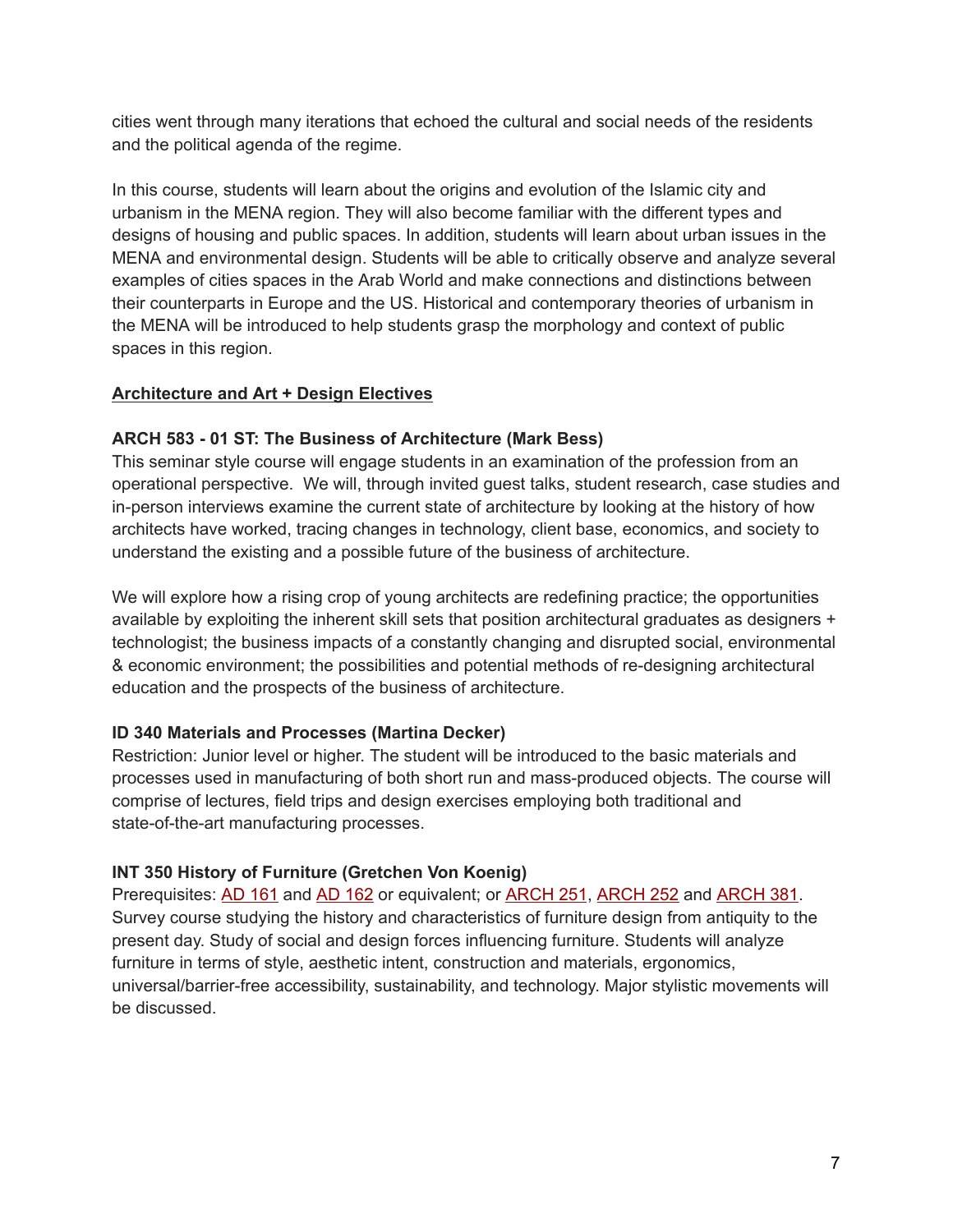#### **DD 334 Simulated Environments (Taro Narahara)**

Prerequisites: **DD [263](https://catalog.njit.edu/search/?P=DD%20263), DD [264.](https://catalog.njit.edu/search/?P=DD%20264)** Prerequisite or corequisite: **DD [275](https://catalog.njit.edu/search/?P=DD%20275).** Digital Design majors only, all others with permission of the department. This course will explore the application of desktop, non-immersive virtual reality to the representation of architecture. Course exercises and projects are designed to uncover both advantages and limitations of this emerging technology, on both practical and theoretical levels. The major focus of the course will be personal evaluation of these tools in the design of both object-specific and the spatial in architectural problem solving. The collaborative nature of the toolkit will inform design decisions vis-a-vis observation of participant behavior and open discussion with interactive critics.

#### **AD 490 ST: Art after the 80s (Ersin Altin)**

Today's art is rarely pretty. Much of art is difficult to look at and to understand; it is frequently confrontational. Contemporary art demands more than a simple visual communication or a passive affirmation/consumption. Art After the 80s aims to discuss how political agendas (especially after the Berlin Wall's collapse in 1989), a mono-polar economic world, deepening disparities, and increasing environmental problems changed the perception and production of art. Who consumes art today and how? More crucially, is art possible?

### **AD 490 ST: Mapping Equity (Ana Penalba)**

This elective is the second in a series of "triple bottom line" sustainability and regenerative design electives along with "Drawing Ecology" and "Diagramming Economy". Mapping Equity explores techniques to visualize and understand and document the social aspects of the designed world especially as they relate to issues dealing with justice and well being.

### **AD 490 ST: Lighting (Instructor TBD)**

Explores, through modeling and calculation, the means by which luminous environments are constructed. Perceptual responses such as visual comfort and delight are examined. Topics include daylighting footprints, model design and testing, and computer-assisted light level analysis. Areas of investigation include the relationship between daylight and electric light in spaces; the variations of light with time; role of task in lighting strategies; safety; means of control for light quantity and quality; and the design of various types of fixtures.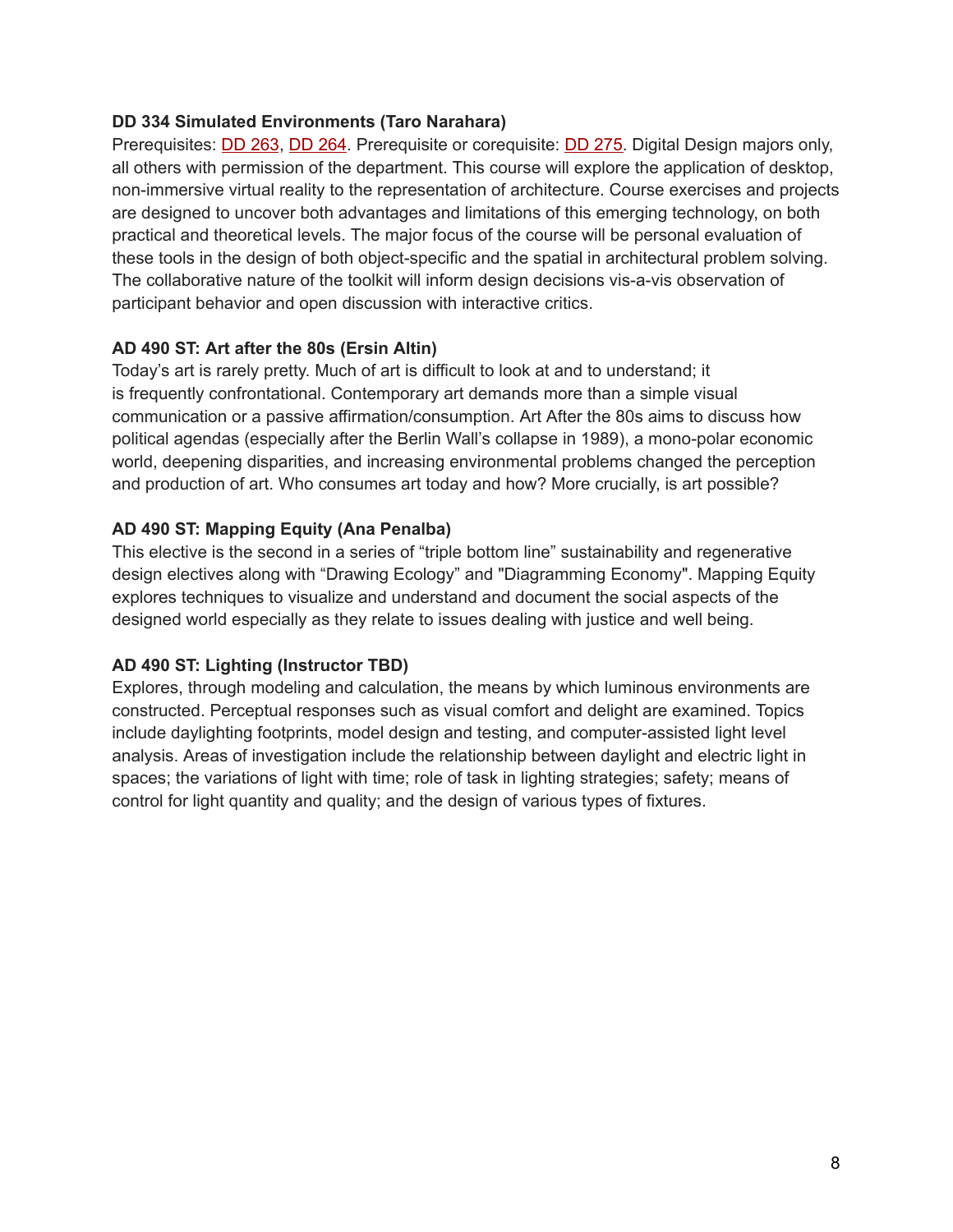#### **Graduate Electives**

#### **ARCH 622 Life Cycle Assessment in Design (John Cays)**

Prerequisites: [ARCH](https://catalog.njit.edu/search/?P=ARCH%20500G) 500G and [ARCH](https://catalog.njit.edu/search/?P=ARCH%20555G) 555G or equivalent. This course tracks Life Cycle concepts as first applied to inanimate objects and systems by the U.S. military in the mid 20th Century through their development as an important part of the modern global environmental movement. It also provides opportunities for architecture and design students to integrate data driven design decisions through methodologies and tools that translate formal Life Cycle Assessment into their own design workflows.

#### **ARCH 626 Building Dynamics (Vera Parlac)**

In this class we are looking beyond sustainability and towards a goal of making buildings we build more productive and more aligned with dynamics of their surroundings and availability of resources. The emphasis on dynamics presents exciting opportunities for students to think how architecture as a discipline can expand its practice and integrate knowledge and technologies from diverse fields. Future architects and young professionals will be called upon to design spaces and places that must address climate change and resource depletion. In this course students find relevant arguments, useful references and cutting-edge projects that can introduce them to possible architectural futures and expand their own imagination.

The seminar will focus on theories behind kinetic, responsive, and adaptive architectural research. It will examine architecture in relation to the latest research in biology, material science, embedded systems, soft robotics, synthetic biology, bioengineering, and will address possible shifts in imagining and re-envisioning materialization of architecture. The course will underline architecture's inseparable link to technology and speculate on new possibilities for architecture as an integrated, responsive, adaptive, and productive participant within larger ecologies.

This seminar course has two components: it engages students (1) through lectures and discussions of assigned readings and (2) through development of a small- scale design research project that proposes a dynamic/kinetic material system.

### **ARCH 636 Methods of Urban History (Georgeen Theodore)**

The course examines methods for conducting historically driven, interdisciplinary research on the built environment (with a focus on cities and suburbs) through the lens of architecture, landscape, geography, and material culture. Methodology is studied to inform the production of urban history and to frame historical perspectives on contemporary urban issues. Historiography and critical theory are key aspects of the study of urban history's methodologies. In addition to traditional historical methodologies, the course examines emerging digital humanities methodologies.